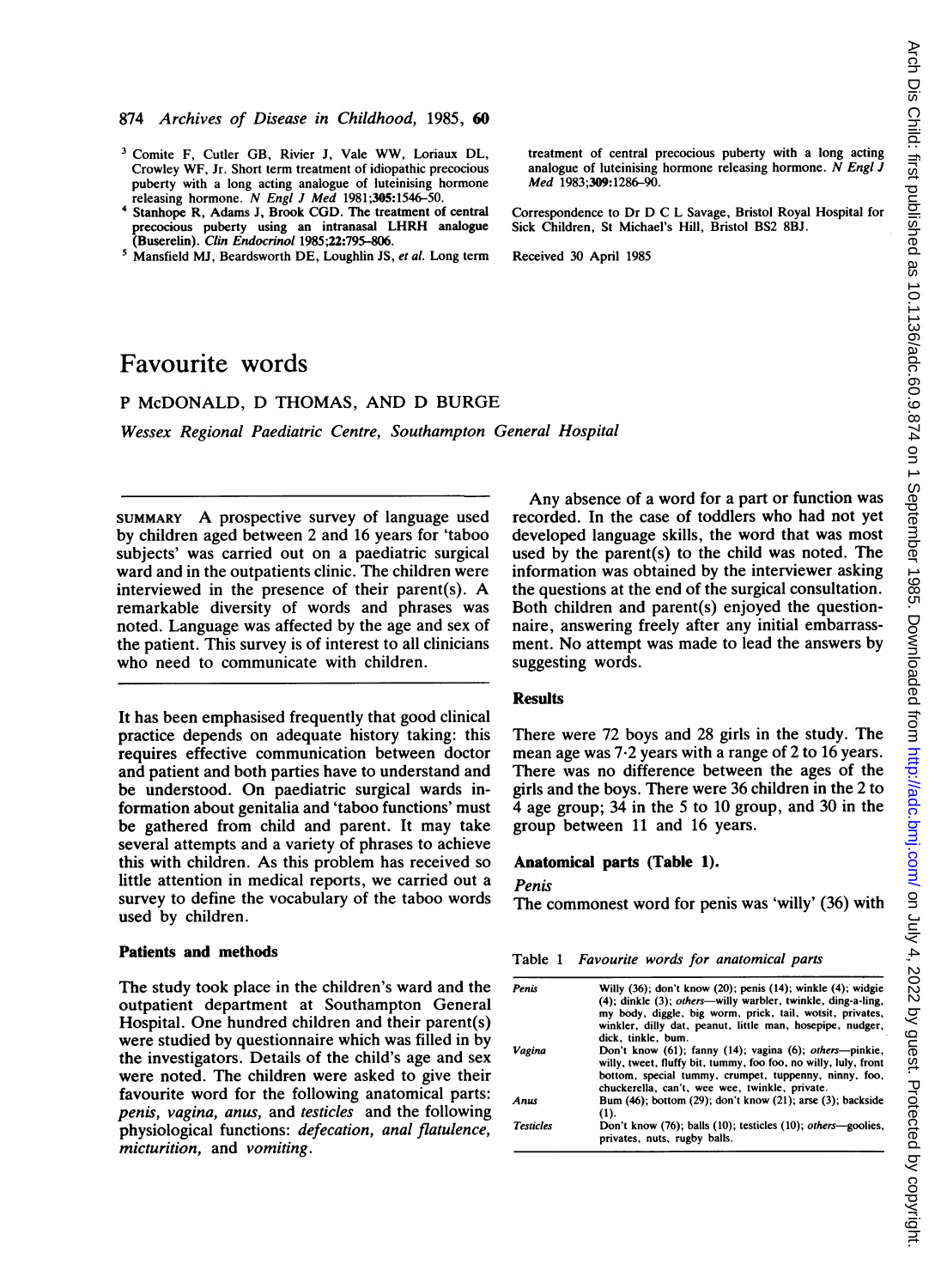'penis' (14), 'winkle' (4), 'widgie' (4), and 'dinkle' (3) being used by a minority. Although 19 children had no-word for penis, a further 18 terms were reported.

### Vagina

Sixty one (61) children had no word for the female genitals. Of the minority who did, 14 used 'fanny' and 6 'vagina'. Nineteen other words were noted.

# Anus

'Bum' (46) and 'bottom' (29) were the favourite terms for anus but 21 children had no word for it. The only two recorded alternatives were 'arse' (3) and 'backside' (1).

# Testicles

Most children (76) had no word for testicles. 'Balls' (16) and 'testicles' (10) were the two most common of the six words recorded.

# Physiological functions (Table 2).

### Defecation

Nearly half of children used 'pooh' (48) with 'toilet'  $(21)$ , 'loo'  $(8)$  'plops'  $(3)$ , and 'number  $2'$   $(2)$  being used less often. There were 15 other words recorded, and only three children had no favourite name.

# Anal flatulence

There were no less than 22 different terms given for this. 'Fart' (29), 'a pardon' (10), 'wind' (6), 'blow off (6), 'fluffed' (5), 'permped' (or 'perped') (4), and 'bum burp' (3) were the most popular. Twenty children had no regular word.

# **Micturition**

'Wee wee' was used by 61 children, with 'toilet' (21), and 'loo' (7) unfortunately overlapping with defecation. Only five other words were used, and six

Table 2 Favourite words for physiological functions

| Pooh (48); toilet (21); loo (8); don't know (3); number two<br>$(2)$ ; plops $(3)$ ; <i>others</i> —sit down, do a soggy, charlie, pooh<br>cheese, bobs, big ones, tuffies, plomps, big toilet, go bum,<br>shit, mud, kaka, tuppence, popper. |
|-----------------------------------------------------------------------------------------------------------------------------------------------------------------------------------------------------------------------------------------------|
|                                                                                                                                                                                                                                               |
| Fart $(29)$ ; don't know $(20)$ ; pardon $(10)$ ; wind $(6)$ ; blow off                                                                                                                                                                       |
| $(6)$ ; fluffed $(5)$ ; permped $(4)$ ; bum burp $(3)$ ; pop off $(2)$ ;                                                                                                                                                                      |
| rude noise (2); trump (2); others---pass wind, done one,                                                                                                                                                                                      |
| cracked a nut, let polly out, bottom noise, whiffed, bottom                                                                                                                                                                                   |
| spoke, prout, guff, windy pops.                                                                                                                                                                                                               |
| Wee wee $(61)$ ; toilet $(21)$ ; loo $(7)$ ; don't know $(6)$ ;                                                                                                                                                                               |
| others-widdle, bog, pee pee, piss, aunty Jane.                                                                                                                                                                                                |
| Sick $(67)$ ; don't know $(26)$ ; puke $(4)$ ; throw up $(2)$ ; putid<br>(1).                                                                                                                                                                 |
|                                                                                                                                                                                                                                               |

children could not recall a specific word for micturition.

### Vomiting

'Sick' or 'being sick' is the most widely understood term in our taboo dictionary, with 67 children using this. Only 'puke' (4), throw up (2), and the idiosyncratic 'putid' (1) were given as alternatives. Twenty six children had no favourite term.

Taboo language and age. Language varied between the age groups for certain categories. For example few children under four had a word for testicle unless they had been admitted for orchidopexy, but half the children in the 11 to 16 group did. Most children of all ages had a word for penis, but the word 'penis' was hardly observed in children under 10 years. Inarticulation of a word for the female genitals extended well into the oldest age group.

Although age changes occurred and adult words like 'arse' were used only by the older children, many childish words were retained by the 11 to 16 group.

Sex differences. Few girls were able to offer a word for testicles but about half had a term for penis. Both boys and girls were equally inarticulate concerning the female genitalia.

# **Discussion**

This survey was aimed at key taboo words and phrases of interest to clinicians on paediatric wards. The methodology of the study is open to criticism. Interviewing the children with their parent(s) may have resulted in responses more agreeable to the parent rather than most appropriate to the child. The older children, in particular, would have been affected by this, and probably were reluctant to pass on their latest school vocabulary. In addition, posing the questions without leading a reply was difficult. These weaknesses may account for the high 'don't know' scores in the study.

There are, however, lessons to be learnt from the survey. Although a bewildering number of words and phrases have been uncovered it is probable that 'wee wee', 'pooh', 'sick', 'fart', and 'willy' will be understood, if not articulated, by most age groups. With at least 70% of the children having no word for vagina or testicle, however, the doctor must still possess ingenuity if information about those organs is needed. A word for vagina was known by teenagers and a few younger girls. It is not clear whether the other children possessed a word for vagina but were unwilling to express it in the clinic to a stranger. The same query must also apply for